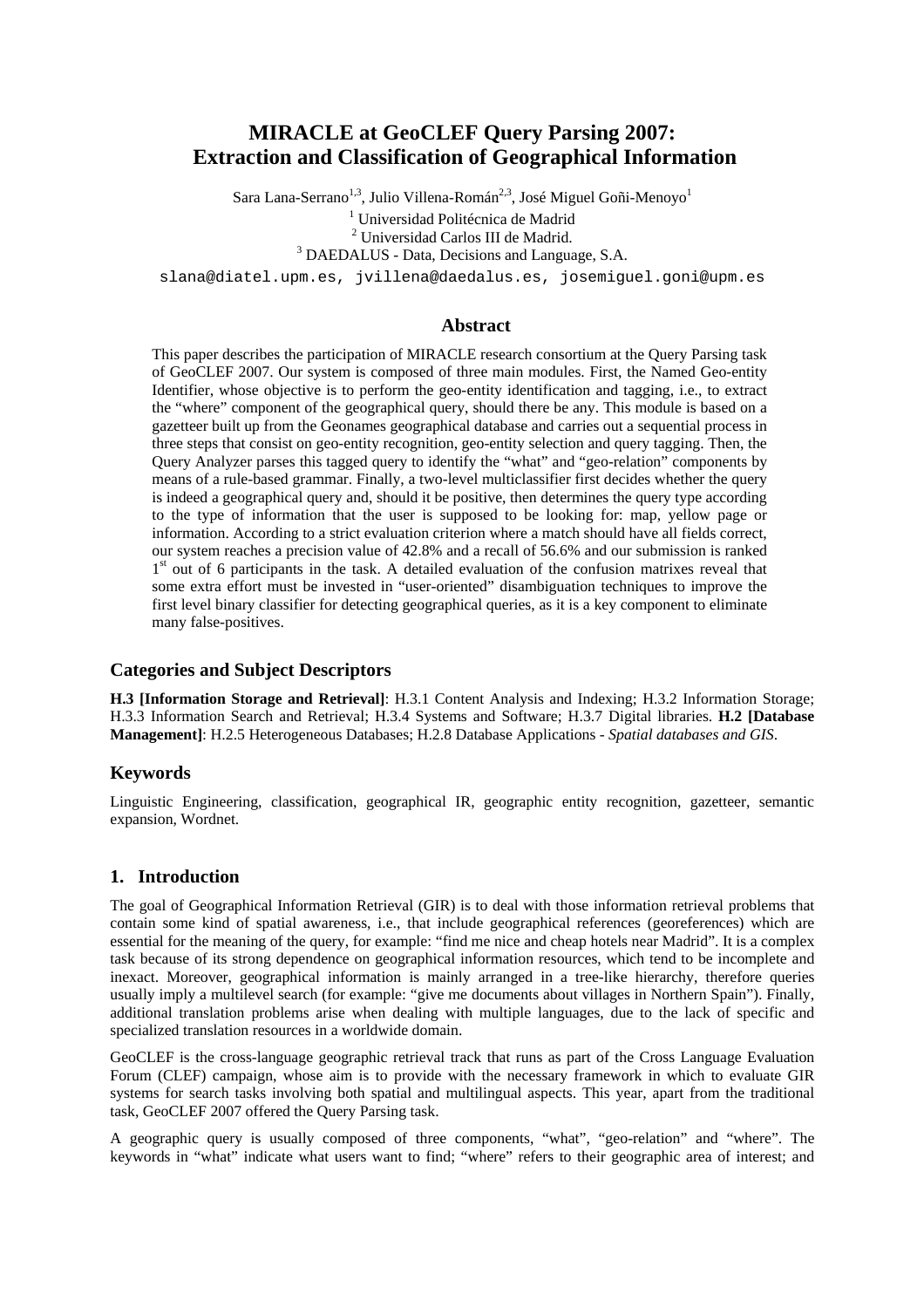"geo-relation" stands for the relationship between "what" and "where". For instance, in the first example, "what" would be "nice and cheap hotels", "where" would be "Madrid", and "geo-relation" would be "NEAR". Note that "Madrid" is itself ambiguous and can refer not only to the capital of Spain or the autonomous region where the city of Madrid is located, but also other cities or administrative divisions in United States, Philippines, Mexico, Argentina, Equatorial Guinea, Colombia, Dominican Republic, Sweden…

The key problem for GIR is to understand how to parse and extract those key components from the queries. This is the objective of the Query Parsing task. Participants where given a set of 800,000 untagged queries and had to detect whether each query was a geographic query or not, and, should the result be positive, had to extract the three components: "where" (with its corresponding latitude/longitude), "geo-relation" (normalized into a predefined relation type such as IN, NEAR, FROM, TO, NORTH\_OF…) and "what" (categorized into a type of request: "map", "yellow page" or "information").

The MIRACLE team is a research consortium formed by research groups of three different universities in Madrid (Universidad Politécnica de Madrid, Universidad Autónoma de Madrid and Universidad Carlos III de Madrid) along with DAEDALUS, a small/medium size enterprise (SME) founded in 1998 as a spin-off of two of these groups and a leading company in the field of linguistic technologies in Spain. MIRACLE has taken part in CLEF since 2003 in many different tracks and tasks, including the main bilingual, monolingual and cross lingual tasks [4] as well as in ImageCLEF, Question Answering,WebCLEF and GeoCLEF [5] [6]tracks.

This paper describes the MIRACLE participation at the Query Parsing task of GeoCLEF 2007. In the following sections, we will first give an overview of the architecture of our system. Afterwards we will elaborate on the different modules. Finally, the results will be presented and analyzed.

# **2. System Description**

**Figure 1** presents the system architecture. Observe that the approach consists of three sequential tasks executed by independent modules:

- **Named Geo-entity Identifier**: performs geo-entity identification and query expansion.
- **Query Analyzer**: identifies the "what" and "geo-relation" components of a geographical query.
- **Query Type Classifier:** determines the type of geographical query.



**Figure 1.** Overview of the system.

# **2.1. Named Geo-entity Identifier**

The objective of this module is to perform the geo-entity identification and tagging, i.e., to extract the "where" component of the query, should there be any. It is composed of two main components: a geo-entity parser based on a gazetteer, i.e. a database with geographical resources that constitutes the knowledge base of the system.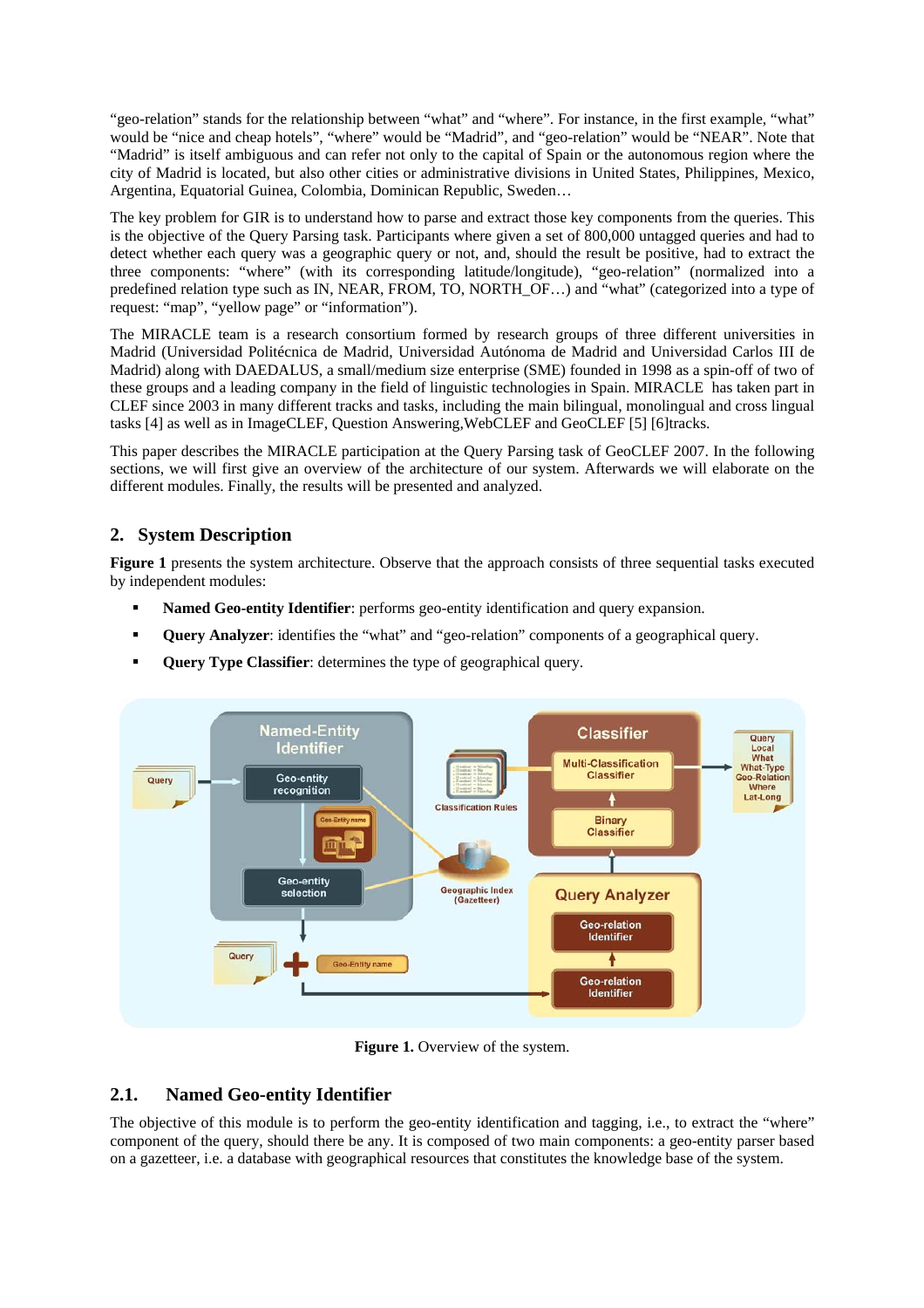Our gazetteer is built up from the Geonames geographical database [2], available free of charge for download under a creative commons attribution license. It contains over 8 million geographical names with more than 6.5 million unique features about 2.2 million populated places and 1.8 million alternate names. Those features include a unique identifier, the resource name, alternative names (in other languages), county/region, administrative divisions, country, continent, longitude, latitude, population, elevation and timezone. All features are categorized into one out of 9 feature classes and further subcategorized into one out of 645 feature codes.

Geonames integrates geographical data (such as names of places in various languages, elevation or population) from various sources, mainly the Geonet Names Server (GNS) [9] gazetteer of the National Geospatial Intelligence Agency (NGA), the Geographic Names Information System (GNIS) [8] gazetteer of the U.S. Geographic Survey, the GTOPO30 [3] digital elevation model for the world developed by United States Geological Survey (USGS) and Wikipedia, among others.

For our purposes, all data was loaded and indexed in a MySQL database, although not all fields (such as time zone or elevation) were to be used: the relevant fields are UFI (unique identifier), NAME\_ASCII (name), NAME\_ALTERNATE (alternate names), COUNTRY, ADM1 and ADM2 (administrative region where the entity is located), FEATURE\_CLASS, FEATURE\_TYPE, POPULATION, LATITUDE and LONGITUDE. To simplify the queries, each row is complemented with the expansion of country codes ( $ES\rightarrow Span$ ) and/or state codes (NC $\rightarrow$ North Carolina) –when applicable. The final database uses 865KB.

The geo-entity parser carries out the following tasks:

Geo-entity recognition: identifies named geo-entities [6] using the information stored in the gazetteer, looking for candidate named entities matching any substring of one or more words [1] included in the query and not included in a stopword (or stop-phrase) list [7].

The stopword list is mainly automatically built by extracting those words that are both common nouns and also georeference entities, assuming that the user is asking for the common noun sense (for example, "Aguilera" –for Christina Aguilera– or "tanga" –thong). Specifically we have used lexicons for English, Spanish, French, Italian, Portuguese and German, and have selected words that appear at least with a certain frequency in the query collection. The final stopword list contains 1712 entries.

**Geo-entity selection**: The selected named geo-entity will be the one with the longest number of words and, if the same, the one with higher score. The score is computed according to the type of geographic resource (country, region, county, city…) and its population, as shown in the following table.

| <b>Feature type</b>                        | Code                               | <b>Score</b>            |
|--------------------------------------------|------------------------------------|-------------------------|
| Capital and other big cities               | PPLA, PPLC, PPLG                   | Population+100,000,000  |
| Political entities                         | PCL, PCLD, PCLF, PCLI, PCLIX, PCLS | Population+10,000,000   |
| Countries                                  | A                                  | Population+ $1,000,000$ |
| Other cities                               | PP, STLMT                          | Population+100,000      |
| Other                                      | *                                  | Population              |
| For all cities, if country/state PP, STLMT |                                    | Score $+= 100,000,000$  |
| name/code is also in the query             |                                    |                         |

#### **Table 1.** Entity score.

Those values where arbitrarily chosen after different manual executions and subsequent analysis.

 **Query tagging:** expands the query with information about the selected entity: name, country, longitude, latitude, and type of geographic resource.

The output of this module is the list of queries in which a possible named geo-entity has been detected, along with its complete tagging. For example:

*Query| score|ufi|entity|state (code)|country (code)|latitude|longitude|feature\_class|feature\_type* 

airport {{alicante}} car rental week|2693959|2521976|Alicante||Spain (ES)|38.5|-0.5|A|ADM2 bedroom apartments for sale in {{bulgaria}}|10000000|732800||Bulgaria (BG)|43.0|25.0|A|PCLI hotels in {{south lake tahoe}}|123925|5397664|South Lake Tahoe|California (CA)|United States (US)|38.93|-119.98|P|PPL

helicopter flight training in southwest {{florida}}|100100000|4920378|Florida|Indiana (IN)|United States (US)|40.16|-85.71|P|PPL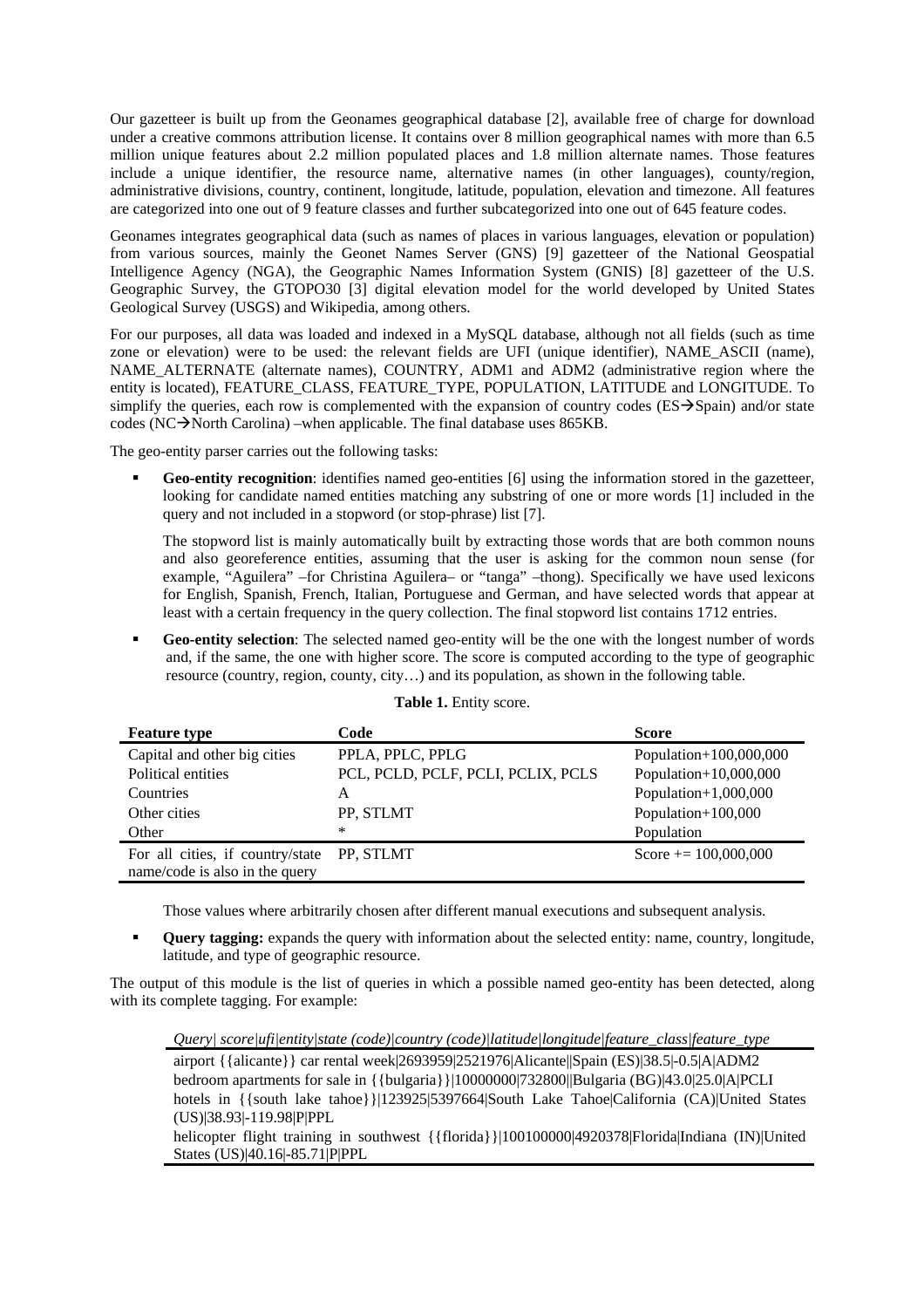Observe that the geo-entity is specifically marked in the original query, enclosed between double curly brackets, to help the following module to identify the rest of the components of the geographical query.

# **2.2. Query Analyzer**

This module parses each previously tagged query to identify the "what" and "geo-relation" components of a geographical query, sorting out the named geo-entity detected by the previous module, enclosed between curly brackets.

It consists of two subsystems:

 **Geo-relation identifier**: identifies and qualifies spatial relationships supported by a regular expression rules based. Its output is the input list of queries expanded with information related to the identified "geo-relation".

For instance, continuing with the previous examples, the output would be the following:

*Query|geo-relation|entity|state|country|country (code)|latitude|longitude|feature\_class|feature\_type*  airport {{alicante}} car rental week|NONE|Alicante||Spain|ES|38.5|-0.5|A|ADM2 bedroom apartments for sale #@#IN#@# {{bulgaria}}|IN|Bulgaria||Bulgaria|BG |43.0|25.0|A|PCLI hotels #@#IN#@# {{south lake tahoe}}|IN|South Lake Tahoe|California|United States|US|38.93|-119.98|P|PPL helicopter flight training in #@#SOUTH\_WEST\_OF#@# {{florida}}|SOUTH\_WEST\_OF|Florida| Indiana|United States|US|40.16|-85.71|P|PPL

Observe that the geo-relation is also marked in the original query.

**Concept identifier**: analyses the output of the previous step and extracts the "what" component of a geographical query applying manually defined grammar rules based on the identified "where" and "georelation" components.

# **2.3. Query Type Classifier**

Finally, the last step is to decide whether the query is indeed a geographical query and, should it be positive, to determine the type of query, according to the type of information that the user is supposed to be looking for:

- Map type: users are looking for natural points of interest, like rivers, beaches, mountains, monuments…
- Yellow page type: businesses or organizations, like hotels, restaurants, hospitals, etc.
- Information type: users are looking for text information, like news, articles, blogs, and so on.

The process is carried out by a two level classifier:

- 1. **First level**: a binary classifier to determine whether a query is a geographical or a non-geographical query. This simple classifier is based on the assumption that a query is geographical if the "where" component is not empty.
- 2. **Second level**: a multi-classification rule-based classifier to determine the type of geographical query. The multi-classifier treats the tagged queries as a lexicon of semantically related terms (words, multiwords and query parts).

The classification algorithm applies a knowledge base that consists on a set of manually defined grammar rules, including nouns and grammatically related part-of-speech categories as well as the type of geographical resource. The different valid lemmas are unified using Wordnet synsets.

### **3. Results**

For the evaluation, multiple human editors labeled 500 queries that were chosen to represent the whole query set. Then all the submitted results were manually compared to those queries following a strict criterion where a match should have all fields correct.

**Table 2** shows the evaluation results of our submission, using the well-known evaluation measures of precision, recall and F1-score.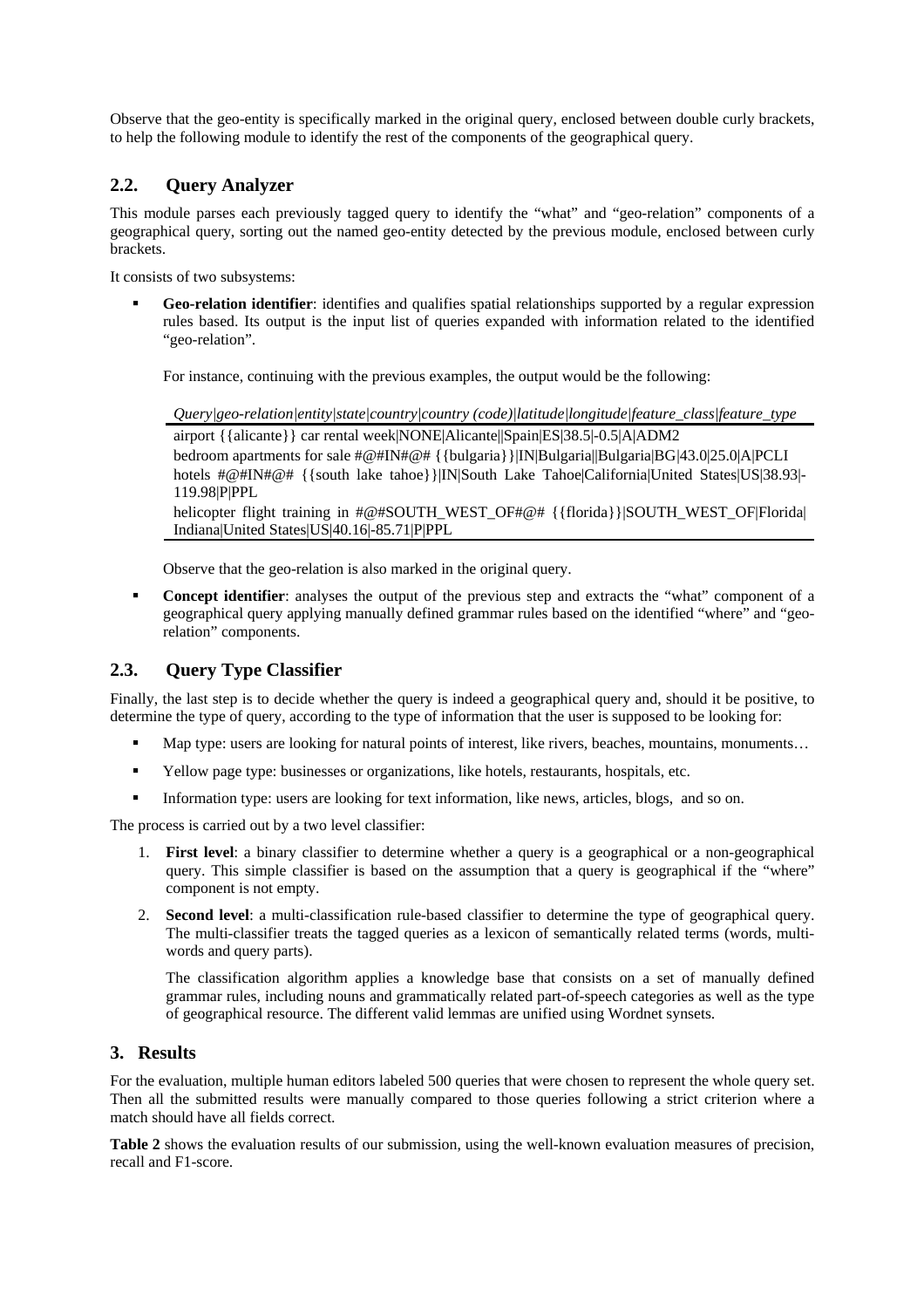| Precision <sup>(1)</sup> | Recall <sup>(2)</sup>                                                                     | $F1$ -score <sup>(3)</sup> |
|--------------------------|-------------------------------------------------------------------------------------------|----------------------------|
| 0.428                    | 0.566                                                                                     | 0.488                      |
| (1)                      | $precision = \frac{correctly\_tagged\_queries}{}$<br>all_tagged_queries                   |                            |
| (2)                      | $\text{recall} = \frac{\text{correctly\_tagged\_queries}}{\text{all\_relevant\_queries}}$ |                            |
| (3)                      | $F1-score = \frac{2 * precision * recall}{precision + recall}$                            |                            |

| <b>Table 2.</b> Overall results. |  |
|----------------------------------|--|
|----------------------------------|--|

According to the task organizers, our submission achieved the best performance out of the 8 submissions of this year, which was a good reward for our hard work.

As participants in the task were provided with the evaluation data set, we have further evaluated our submission to separately study the results for each component of the geographical queries and also the performance level-bylevel of the final classifier.

**Table 3** shows the individual analysis of the classifier per each extracted field. The first-level classifier achieves a precision of 75.40%. However, the second-level classifier reduces this value to 56.20% for the WHAT-TYPE feature. According to a strict evaluation criterion, this would be the precision of the overall experiment. If evaluated only over well-classified (geographical/non geographical) queries, the precision arises to 74.53%.

|                        |       | <b>LOCAL</b>  | WHAT  |               |       | WHAT-TYPE     | <b>WHERE</b> |               |       | ALL           |
|------------------------|-------|---------------|-------|---------------|-------|---------------|--------------|---------------|-------|---------------|
|                        | Total | $\frac{0}{0}$ | Total | $\frac{6}{9}$ | Total | $\frac{6}{9}$ | Total        | $\frac{0}{0}$ | Total | $\frac{6}{9}$ |
| All topics             | 377   | 75.40         | 323   | 64.60         | 281   | 56.20         | 321          | 64.20         | 259   | 51.80         |
| <b>Well-classified</b> | 377   | 100.00        | 323   | 85.67         | 281   | 74.53         | 321          | 85.15         | 259   | 68.70         |

The confusion matrix for the first-level classifier is shown in **Table 4**.

**Table 4.** Confusion matrix for the binary classifier.

|                     | <b>LOCAL YES</b>                                         | <b>LOCAL NO</b>                                 | Precision <sup>(1)</sup>         | Recall <sup>(2)</sup>            | $Accuracy^{(3)}$ |
|---------------------|----------------------------------------------------------|-------------------------------------------------|----------------------------------|----------------------------------|------------------|
| <b>ASSIGNED YES</b> | 297                                                      |                                                 |                                  |                                  |                  |
| <b>ASSIGNED NO</b>  |                                                          | 80                                              |                                  | 0.96                             | 0.75             |
| $^{(1)}$            | $\frac{TP}{TP + FP}$<br>$\cdot$ $\cdot$<br>$precision =$ | (2)<br>$T_{\perp}$<br>$recall = -$<br>$TP + FN$ | $\left(3\right)$<br>$accuracy =$ | $TP + TN$<br>$TP + TN + FP + FN$ |                  |

**Table 5** (a, b, c) presents the confusion matrixes for the multiclassifier, individualized per class and calculated over all topics.

**Table 5a.** Confusion matrix for the multiclassifier, "Yellow Page" class.

|                     | <b>Yellow-Page YES</b> | <b>Yellow-Page NO</b> | <b>Precision</b> | <b>Recall</b> | <b>Accuracy</b> |
|---------------------|------------------------|-----------------------|------------------|---------------|-----------------|
| <b>ASSIGNED YES</b> |                        | 190                   | 0.43             | በ ዓና          | 0.61            |
| <b>ASSIGNED NO</b>  |                        | 161                   |                  |               |                 |

**Table 5b.** Confusion matrix for the multiclassifier, "Map" class.

|                     | <b>Map YES</b> | <b>Map NO</b> | Precision | Recall | <b>Accuracy</b> |
|---------------------|----------------|---------------|-----------|--------|-----------------|
| <b>ASSIGNED YES</b> | 45             | 16            |           |        | .89             |
| <b>ASSIGNED NO</b>  | 41             | 398           |           |        |                 |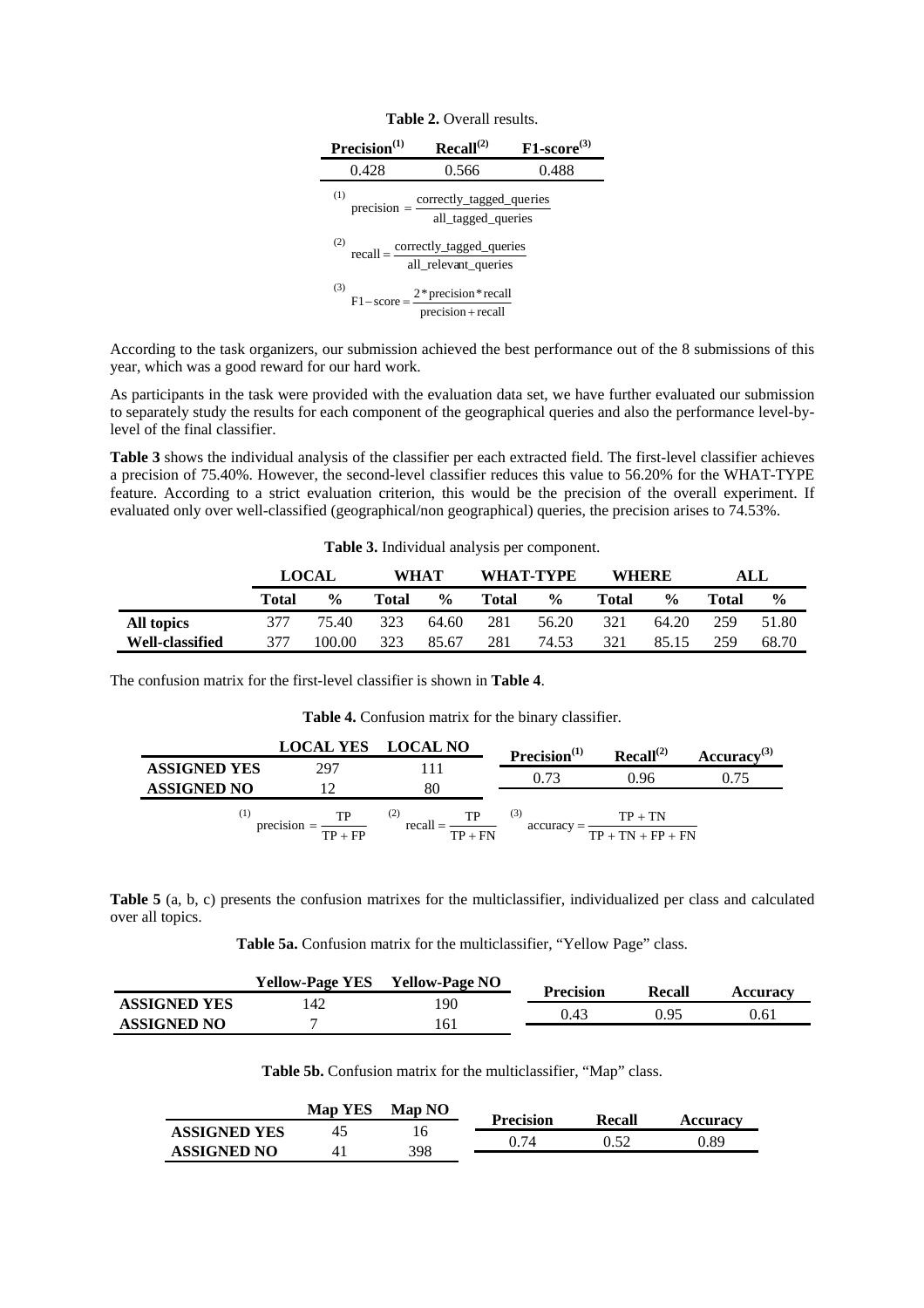Table 5c. Confusion matrix for the multiclassifier, "Information" class.

|                     | <b>Information YES</b> | <b>Information NO</b> | <b>Precision</b> | Recall | <b>Accuracy</b> |
|---------------------|------------------------|-----------------------|------------------|--------|-----------------|
| <b>ASSIGNED YES</b> |                        |                       | በ ባ?             |        |                 |
| <b>ASSIGNED NO</b>  |                        | 428                   |                  |        | 0.88            |

**Table 6** (a, b, c) presents the same confusion matrixes per class, but calculated only over topics which are correctly classified by the first level binary classifier.

Table 6a. Confusion matrix for the multiclassifier, "Yellow Page" class.

|                     | <b>Yellow-Page YES</b> | <b>Yellow-Page NO</b> | <b>Precision</b> | Recall | <b>Accuracy</b> |
|---------------------|------------------------|-----------------------|------------------|--------|-----------------|
| <b>ASSIGNED YES</b> | '42                    | o٬                    |                  | 0.90   |                 |
| <b>ASSIGNED NO</b>  |                        |                       | 0.61             |        |                 |

**Table 6b.** Confusion matrix for the multiclassifier, "Map" class.

|                     | <b>Map YES</b> | <b>Map NO</b> | <b>Precision</b> | Recall |                 |
|---------------------|----------------|---------------|------------------|--------|-----------------|
| <b>ASSIGNED YES</b> |                |               |                  | า รร   | <b>Accuracy</b> |
| <b>ASSIGNED NO</b>  | 54             | 309           | 192              |        | 1.89            |

Table 6c. Confusion matrix for the multiclassifier, "Information" class.

|                     | <b>Information YES</b> | <b>Information NO</b> | <b>Precision</b> | Recall | <b>Accuracy</b> |
|---------------------|------------------------|-----------------------|------------------|--------|-----------------|
| <b>ASSIGNED YES</b> |                        |                       | .00.             |        |                 |
| <b>ASSIGNED NO</b>  |                        | 309                   |                  |        | 0.86            |

#### **4. Conclusions and Future Work**

We have however some disagreements with the evaluation data provided by the organizers. Although some of them may be actual errors, most are due to the complexity and ambiguity of the queries. **Table 7** shows some examples of queries that have been classified as geographical by our system but have been evaluated as falsepositives. In fact, we think that it would be almost impossible to reach a complete agreement in the parsing or classification for every case among different human editors. The conclusion to be drawn from this is that the task to analyze and classify queries is very hard without a previous contact and without the possibility of interaction and feedback with the user.

| QueryNo | Ouerv               | <b>Extracted "where"</b> | Why not?                                                                                                   |
|---------|---------------------|--------------------------|------------------------------------------------------------------------------------------------------------|
| 113501  | calabria chat       | calabria, Italy          | about the region of<br>chat rooms<br>Calabria?                                                             |
| 443245  | Machida             | machida, Japan           | Machida<br>(actress).<br>Hiroko<br>Kumi<br>(artist)<br>the city of<br>Machida<br><sub>or</sub><br>Machida? |
| 486273  | montserrat reporter | montserrat, Montserrat   | online newspaper<br>reporters in<br><sub>or</sub><br>Montserrat?                                           |

The analysis of the confusion matrixes for the multiclassifier that are calculated over the topics correctly classified by the first level classifier shows that the probability that a geographical query is classified as "Yellow Page" is very high. This could be related to the uneven distribution of topics (almost 50% of the geographical queries belong to this class). In addition, "Information" type queries have a very low recall. These combined facts point out that the classification rules have not been able to establish a difference between both classes. We will focus on this issue in future participations. Moreover, we will try to incorporate some "user-oriented"